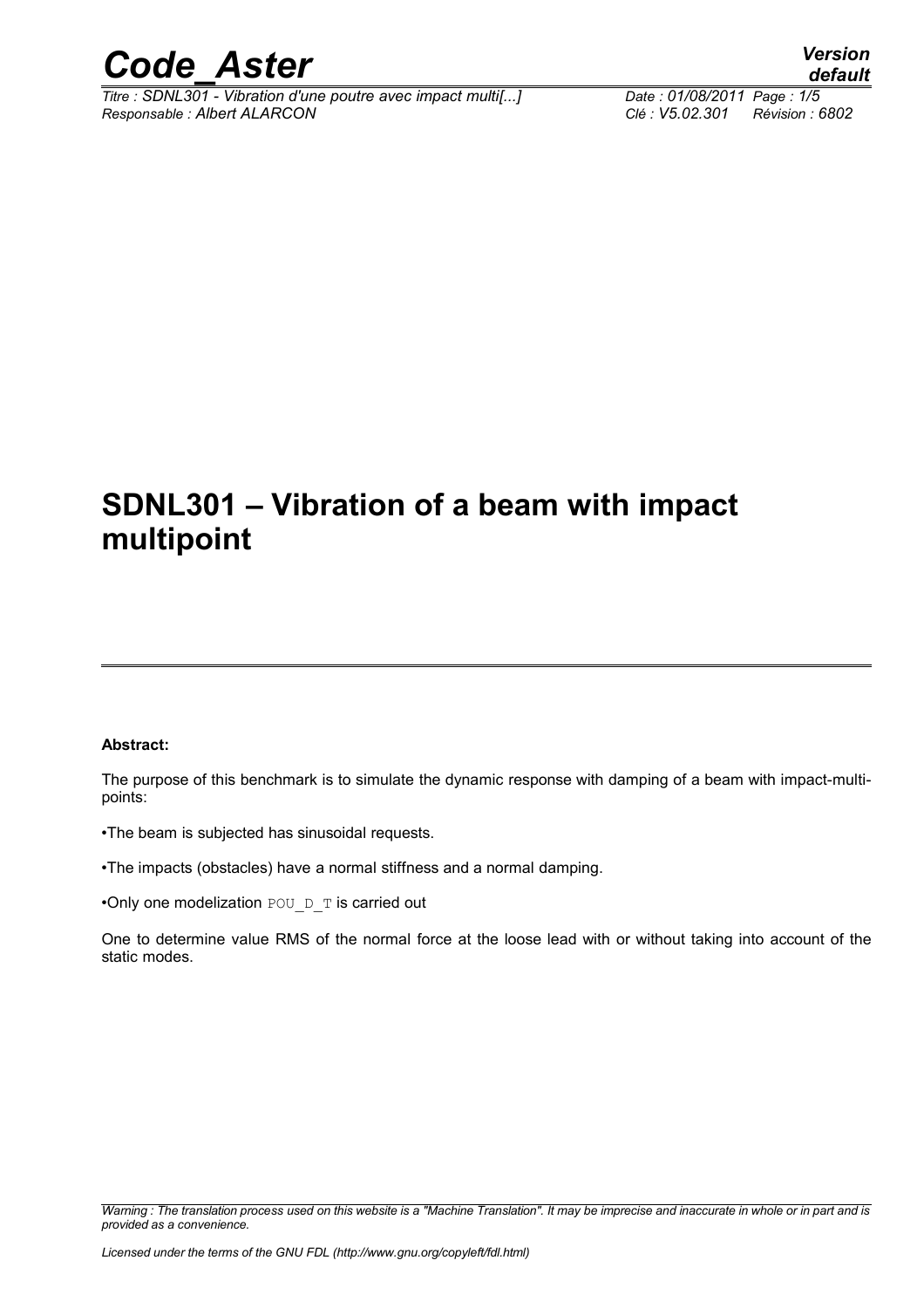*Titre : SDNL301 - Vibration d'une poutre avec impact multi[...] Date : 01/08/2011 Page : 2/5 Responsable : Albert ALARCON Clé : V5.02.301 Révision : 6802*

#### **1 Problem of reference**

#### **1.1 Geometry**



**Figure 1.1 Geometry of the problem and system of loading**

Geometry of beam:  $(m)$ *L*=2.436  $R = 0.00795$ *r*=0.00680

#### **1.2 Properties of the material**

Beam

| $E = 2.07$ E11 Pa                       | <b>Modulus Young</b> |
|-----------------------------------------|----------------------|
| $v = 0.3$                               | Poisson's ratio      |
| $\rho = 7870.0 \,\mathrm{kg.m}^{-3}$    | Density              |
| $AMOR$ $ALPHA = 1.79E-5 N.s.m^{-1}$     |                      |
| $AMOR$ BETA = 0.1526 N.kg <sup>-1</sup> |                      |

the coefficients  $\alpha$  and  $\beta$  make it possible to build a viscous damping matrix proportional to the stiffness and the mass  $[C] = \alpha[K] + \beta[M]$ 

**Obstacles** 

| <i>RIGI NOR</i> =1.75E6 $N.m^{-1}$ | normal coefficient of stiffness |
|------------------------------------|---------------------------------|
| $AMOR$ $NOR = 0.28 N.m.s^{-1}$     | normal damping coefficient      |

*Warning : The translation process used on this website is a "Machine Translation". It may be imprecise and inaccurate in whole or in part and is provided as a convenience.*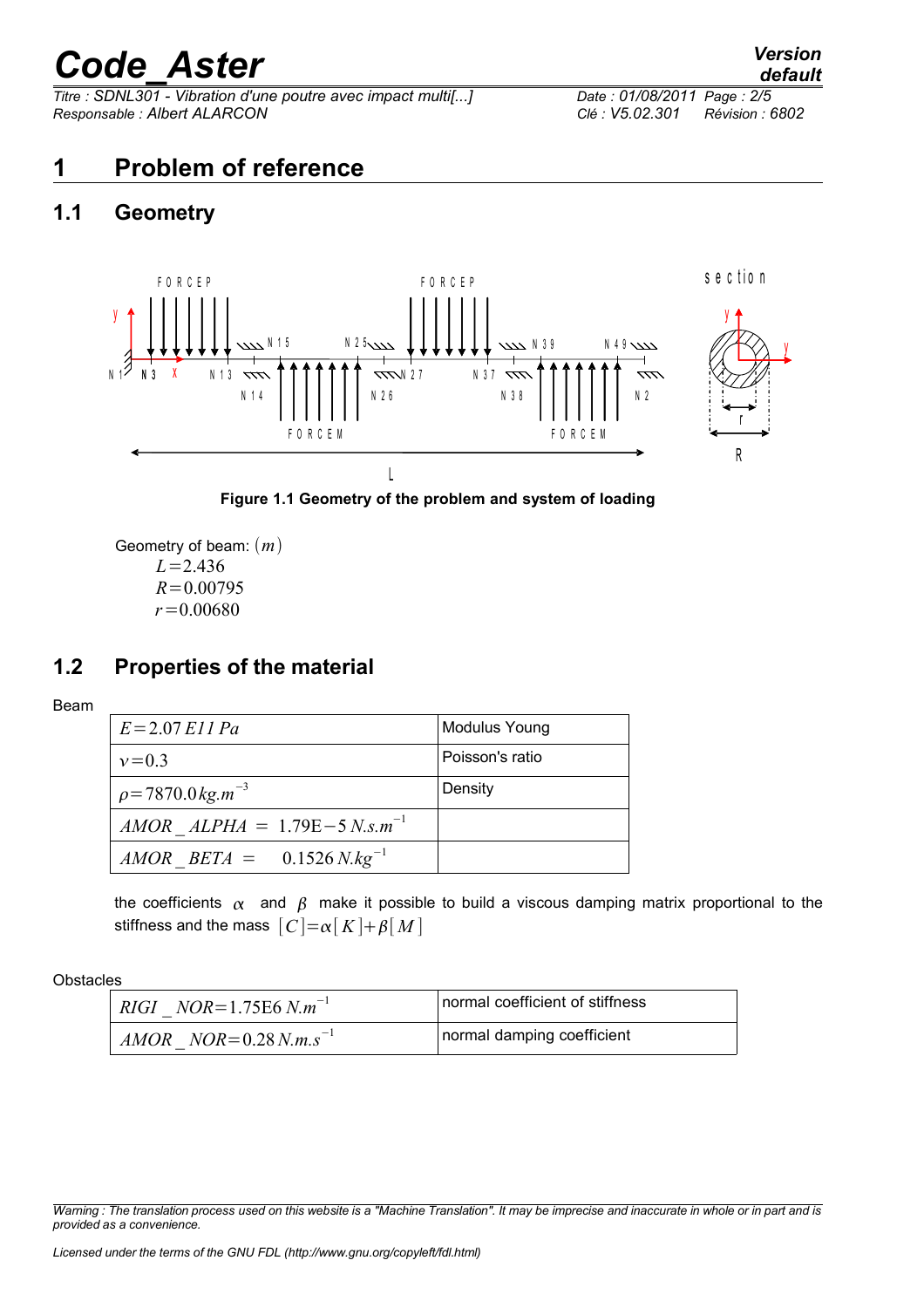*Titre : SDNL301 - Vibration d'une poutre avec impact multi[...] Date : 01/08/2011 Page : 3/5 Responsable : Albert ALARCON Clé : V5.02.301 Révision : 6802*

#### **1.3 Boundary conditions and loadings**

| All the nodes of beam:                                                                                                      | $\mid DZ=0$ DRY = 0, DRX = 0 |
|-----------------------------------------------------------------------------------------------------------------------------|------------------------------|
| The node is outside the field of definition $DX=0$ $DY=0$ . $DRZ=0$<br>with a right profile of the EXCLU type node:<br>- N1 |                              |

 $imposed$  Loading  $(N)$  :

| Nodes $N3$ with $N13$ and $N27$ $N37$ |  |  |  | $\overline{PORCEP} = 4.138 \sin(\omega t)$                |
|---------------------------------------|--|--|--|-----------------------------------------------------------|
| Nodes<br>N49                          |  |  |  | N5 with N25 and N39 with $FORCEM = -4.138 \sin(\omega t)$ |

 $\omega$ =251.2 *rad.s*<sup>-1</sup>(40 *Hz*)

Obstacles located in the plane *Y* according to the direction  $v$ :

| NI4            | Clearance<br>$0.406E - 3$ m | $=$   origin = $(0.609, 0.0, 0.0)$ |
|----------------|-----------------------------|------------------------------------|
| N26            | Clearance<br>$0.406E - 3$ m | $=$   origin = $(1.218, 0.0, 0.0)$ |
| N38            | Clearance<br>$0.406E - 3$ m | $=$   origin = $(1.827, 0.0, 0.0)$ |
| N <sub>2</sub> | Clearance<br>$0.406E - 3$ m | $=$   origin = $(2.436, 0.0, 0.0)$ |

#### **2 reference and**

#### **2.1 Reference solution Quantity result**

One uses a reference NON\_REGRESSION to test the value of *RMS* over the total time of the normal force at the loose lead of the beam.

Two types of analyses were carried out:

•First analysis to consist in calculating the response transient dynamics on a modal base made up of the first 30 eigen modes.

•Second analysis to consist in calculating the response transient dynamics on a modal base made up of the first 30 eigen modes to which one adds the static modes.

The procedure of computation is the following one, one: •calculate the first 30 eigenfrequencies and the  $(4800Hz$  until) associated eigen modes, •projects on modal base the stiffness matrixes, of mass and of damping, •projects on modal base the forces. •calculate the response transient dynamics on modal base •calculates the RMS over the total time of the normal force to the node *N2*

One thus does not have a value of reference RMS for this problem one presents way independent the two results.

*Warning : The translation process used on this website is a "Machine Translation". It may be imprecise and inaccurate in whole or in part and is provided as a convenience.*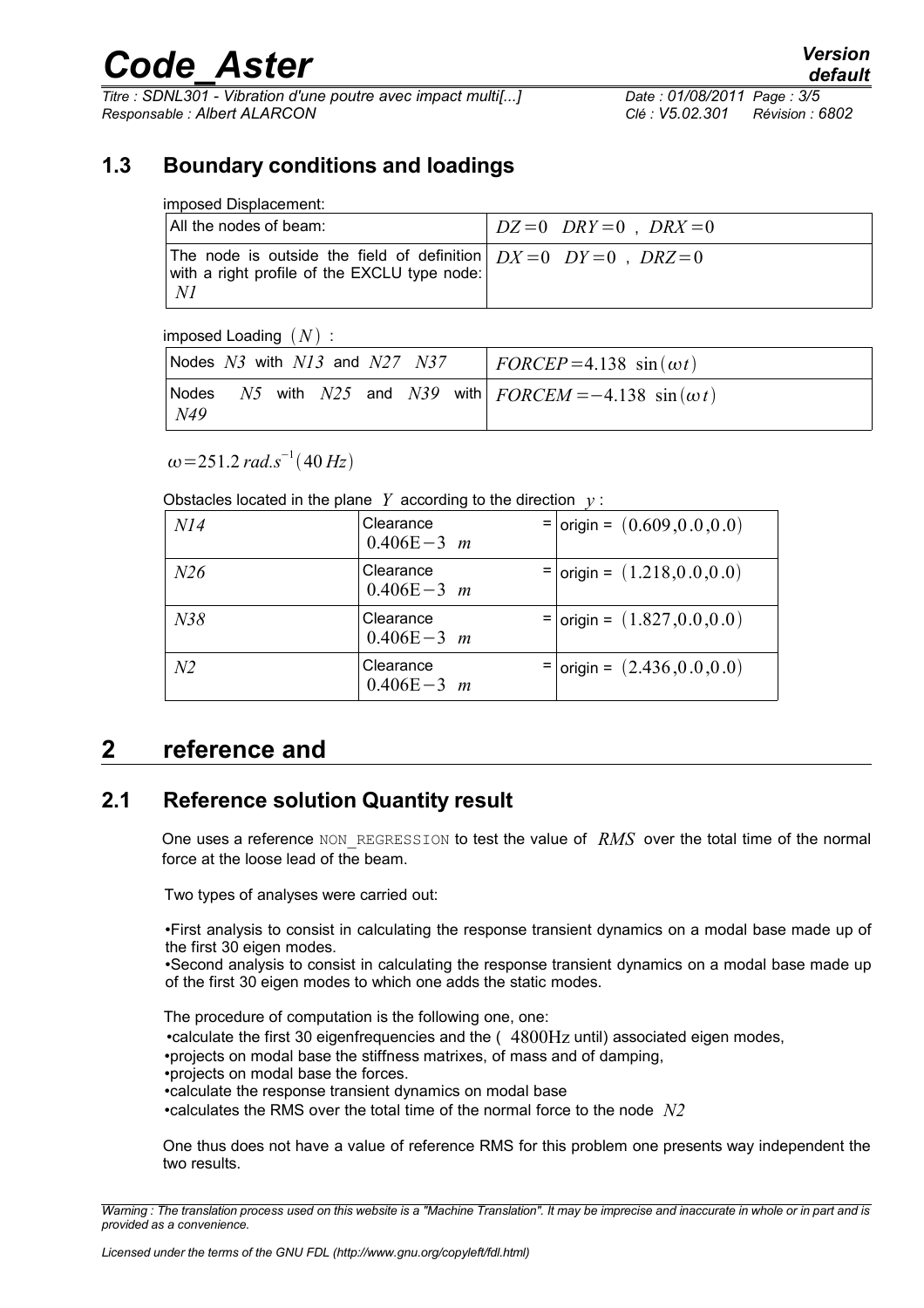*Titre : SDNL301 - Vibration d'une poutre avec impact multi[...] Date : 01/08/2011 Page : 4/5 Responsable : Albert ALARCON Clé : V5.02.301 Révision : 6802*

#### **2.2 Reference variable**

•RMS  $T$  TOTAL : value RMS over the total time of normal force (FORCE\_NORMALE) to the node  $N2$ .

#### **3 Modelization A**

#### **3.1 Characteristic of the modelization A**



**Figure 3.1. Mesh of the modelization A**

Modelization POU D T :

Many nodes 49 Number of meshes 48 Are:

SEG2 48

Mesh group

*GM1* : together meshes from type SEG2 which composes the beam

#### **3.2 Quantities tested and results**

For the first analysis of the modelization, by considering the response transient dynamics on a modal base made up eulement of the first 30 eigen modes, one obtains a value of *RMS* as follows:

| Component     | quantity    | <b>Node</b> | Computed value |
|---------------|-------------|-------------|----------------|
| FORCE NORMALE | RMS T TOTAL |             | 44.JU          |

For the second analysis, by considering static correction for modal base, one obtains a value of *RMS* slightly different and certainly nearer to reality count-held from the improvement of modal base:

*Warning : The translation process used on this website is a "Machine Translation". It may be imprecise and inaccurate in whole or in part and is provided as a convenience.*